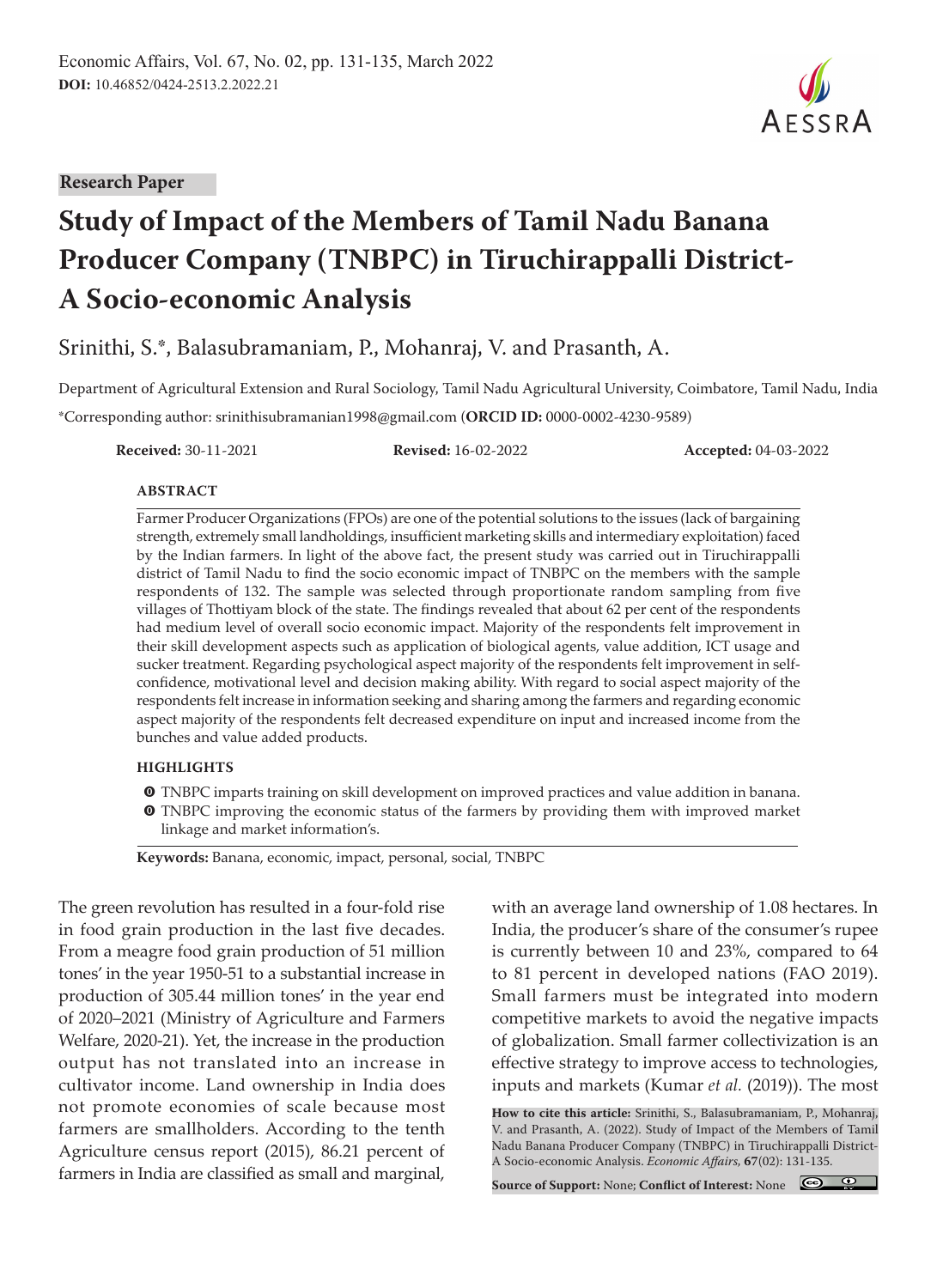effective way to address these tasks and overcome the obstacles is for farmers to band together and form producer organization for more collective action. In light of this, the Indian government has created the notion called Farmer Producer Company (FPC). The notion of a Producer Company emerged in India in 2002 as a result of the recommendations of the Y. K. Alagh Committee (Alagh, 2007). Farmers must band together not only to get inputs at the right time, at a cheap cost and in the right amount, but also to get marketing services and access to local and international markets through FPOs (Mukherjee *et al.* 2018). Since FPO's were playing a unique role in enhancing the socio economic status of its members this current study on Socio Economic Impact of the Members of Tamil Nadu Banana Producer Company (TNBPC) in Tiruchirappalli District was taken.

# **Methodology**

Tamil Nadu Banana Farmer Producer Company (TNBPC) was purposively selected, as accompany has a registered office in Thottiyam block of the Tiruchirappalli district, the Thottiyam block has large number of registered members. This FPC is connected to about 12 villages in the block, out of which, five villages (Seelaipillayarputhur, Srinivasanallur, Alagarai, Sriramasamudram and Unniyur) were randomly chosen for the study. It constitute totally about 265 members out of which fifty percent of the population have been chosen as the survey respondents and the sample size was set to 132. The selection of respondents from each village were done using the proportionate random sampling method and the respondents from each villages viz Seelaipillayarputhur (40), Srinivasanallur (65), Alagarai (45), Sriramasamudram (60) and Unniyur (55) were found. Mean and standard deviation were used to categorize the respondents whereas frequency and percentage analysis were used to quantify the respondents according to their socio economic impact.

# **RESULTS AND DISCUSSION**

# **Overall socio-economic impact of TNBPC**

The overall socio-economic impact of Tamil Nadu Banana Producer Company is measured by the dimensions *viz*., personal impact, social impact and

economic impact. The aggregate of these dimensions can be used to calculate the overall impact.

**Table 1:** Distribution of the respondents based on overall socio-economic impact (n = 132)

| Sl. No. Category | Number | Per cent   |
|------------------|--------|------------|
| Low              | 24     | 18.20      |
| Medium           | 82     | 62.10      |
| High             | 26     | 19.70      |
| <b>Total</b>     | 132    | <b>100</b> |

From the Table 1 it is clear that 62.10 % of the respondents had medium level of overall socioeconomic impact followed by 19.70% of the respondents had high level of overall impact and 18.20 per cent of the respondents had low level of overall impact. We could able to conclude from the Table 1 that about 81.80% had medium to high level of overall impact. The reason for which could be due to the continuous support and involvement of TNBPC in all aspects from production to marketing. They provide them with skill development training on various aspects including value addition and guiding them in marketing which in turn results in better income. The findings are in accordance with the results of Kharsati *et al.* (2018) and Aparna (2020) where they found majority of the respondents with medium level of overall impact due to continuous training on value addition and provided with better marketing services.

# **Impact on various dimensions**

# *Personal impact*

Personal impact analysis aids in understanding the changes in personal characteristics of the respondents.

In skill development aspect, it is evident from the Table 2 that about 80.30% of the respondents had improvement in their skill in integrated pest and disease management especially biological control methods with the use of *Trichoderma viridi* for fusarium wilt, *Beauveria bassiana* to control stem weevil and *Trichoderma harzianum* to control root knot nematode. The pest and disease problem in banana leads to major loss of economic parts. TNBPC with the help of state department and other line departments of horticulture conducting trainings and demonstrations on IPM practices,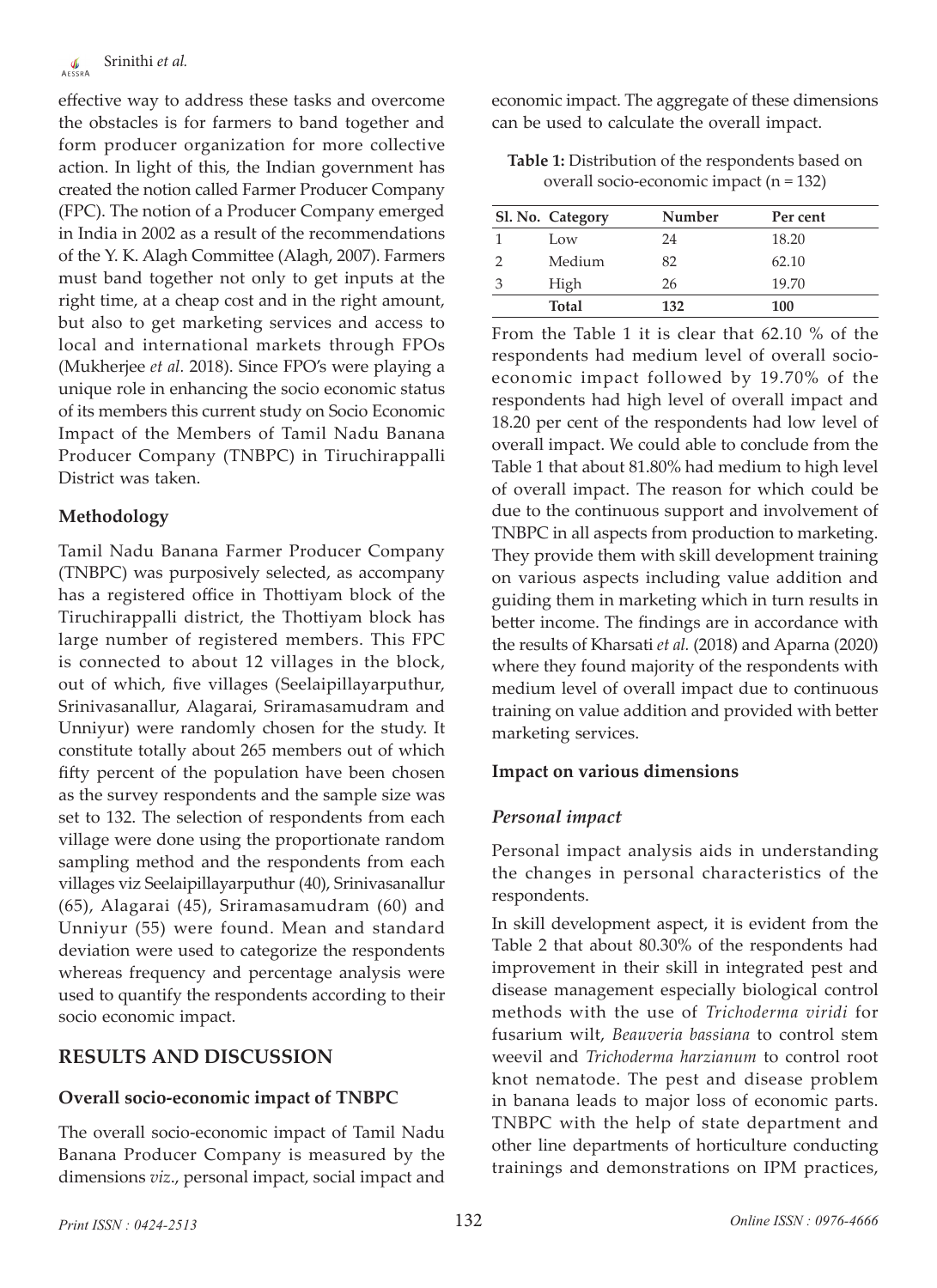|              | Sl. No. Particulars                                                                                                         |     | <b>Increased</b> | No change      |       |  |
|--------------|-----------------------------------------------------------------------------------------------------------------------------|-----|------------------|----------------|-------|--|
|              |                                                                                                                             |     | $\%$             | N <sub>0</sub> | $\%$  |  |
| (A)          | Skill development aspect                                                                                                    |     |                  |                |       |  |
| $\mathbf{1}$ | Application of biological agents viz., Trichoderma viridi, Beauveria<br>bassiana and Trichoderma harzianum.                 | 106 | 80.30            | 26             | 19.70 |  |
| 2            | Bunch covering of banana with 2% transparent and perforated<br>polythene sheet                                              | 22  | 16.70            | 110            | 83.30 |  |
| 3            | Processing into value added products such as solar dried banana,<br>banana cookies, banana chocolate and banana powder etc. | 95  | 72.00            | 37             | 28.00 |  |
| 4            | Sucker treatment with carbofuron 3G granules                                                                                | 107 | 81.10            | 25             | 18.90 |  |
| 5            | Usage of ICT tools like uzhavan app, banana info app etc.                                                                   | 115 | 87.10            | 17             | 12.90 |  |
| (B)          | Psychological aspect                                                                                                        |     |                  |                |       |  |
| $\mathbf{1}$ | Self-confidence due to improved decision making after joining the<br>group                                                  | 80  | 60.60            | 52             | 39.40 |  |
| 2            | Satisfaction level of the members in terms of economic benefits they<br>get after joining the group                         | 61  | 46.2             | 71             | 53.80 |  |
| 3            | Motivation level as a result of increased group interaction                                                                 | 83  | 62.90            | 49             | 37.10 |  |
| 4            | Decision-making ability as a result of timely market intelligence and<br>information which reduces uncertainty              | 107 | 81.1             | 25             | 18.90 |  |

**Table 2:** Distribution of the respondents based on their change in personal aspects (n = 132)

which made them improve in their skill. With respect to bunch covering 83.30% of the respondents felt no change in their skill. As most the respondents possess a farming background, they had a traditional knowledge on bunch covering with the banana leaf. About 72.00% of the respondents had felt improvement in their value addition skill. The perishable nature of the fruit precludes storage, and the enormous volume of arrivals during the season drives down the selling price. Hence, one of the main objectives of TNBPC is to involve the members in value addition on various products such as solar dried banana, banana cookies, banana chocolate and banana powder etc. for which they were conducting continuous training in processing of banana.

About 81.10% of the respondents felt improvement in their skill on treatment of suckers with carbofuran 3G granules which acts as a prophylactic measure to control wilt disease as they have attended the demonstrations conducted by TNBPC on treatment of suckers. Majority (87.10%) of the respondents had felt improvement in their skill in using ICT tools as the company had given training on usage of mobile apps like uzhavan app, banana info app and they had created the whatsapp group for sharing the market information and day to day information related to banana cultivation. It is clear from the Table 2 that 60.60% of the respondents had felt

increase in their self –confidence due to improved decision making ability after joining the TNBPC as it acts as a platform for sharing of information and experience with the peer groups and officials of department of horticulture results in increased self -confidence. The 62.90 per cent of the respondents had felt increase in their motivational level as the progressive members motivate the other members in the group in adoption of improved practices to get better price. About 81.10% of the respondents felt improvement in their decision making ability as they were provided with timely market intelligence and information which reduces uncertainty so that they could able to make better decision whereas 18.90 per cent of the respondents felt no change.

#### *Social impact*

Table 3 shows the social changes for the members after joining TNBPC. It is clear from the Table 3 that, about 68.90 per cent of the respondents felt no change in their social status. About 80.30% of the respondents felt increase in information sharing among the members. TNBPC provides the platform for the members to interact among themselves which result in increased information sharing. About 58.30% of the respondents felt no change in their leadership ability and 50.80% had no change in innovativeness whereas about 49.20 per cent of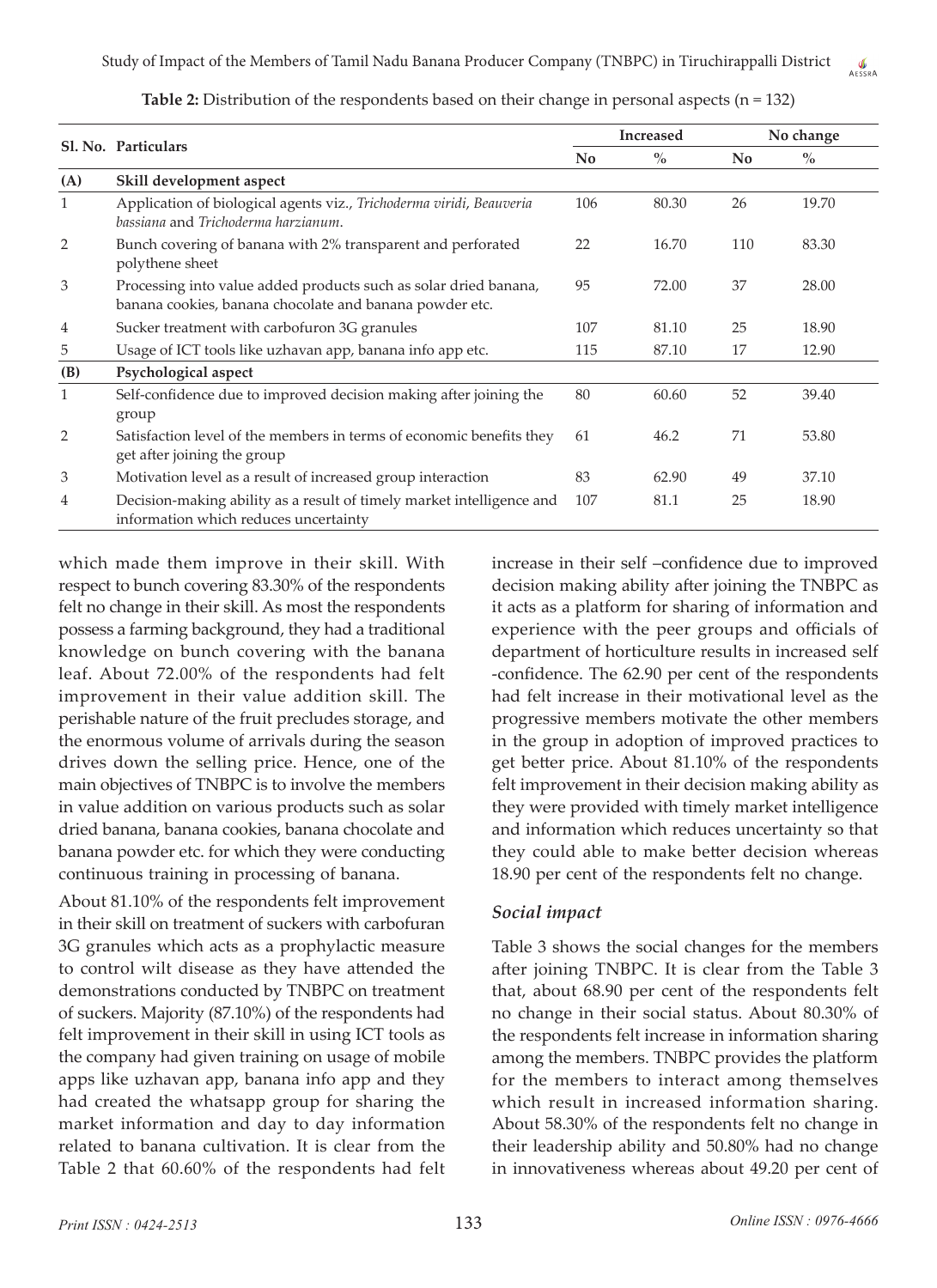# **Srinithi** *et al.*

| Sl. No. | <b>Particulars</b>                                                                                          | <b>Increased</b> |       | No change |       |  |
|---------|-------------------------------------------------------------------------------------------------------------|------------------|-------|-----------|-------|--|
|         |                                                                                                             | No               | $\%$  | No        | $\%$  |  |
|         | Improvement in social status after joining the group                                                        | 41               | 31.10 | 91        | 68.90 |  |
| 2       | Information sharing among farmers as they are provided with<br>the platform to interact with other members. | 106              | 80.30 | 26        | 19.70 |  |
| 3       | Information seeking due to the linkage with various<br>stakeholders                                         | 119              | 90.15 | 13        | 9.85  |  |
| 4       | Increase in Leadership ability                                                                              | 55               | 41.70 | 77        | 58.30 |  |
| 5       | Innovativeness in adoption of improved technology for banana 65<br>cultivation                              |                  | 49.20 | 67        | 50.80 |  |

#### **Table 3:** Distribution of the respondents based on their change in social aspect (n = 132)

**Table 4:** Distribution of the respondents based on their change in economic aspects (n=132)

|                |                                                                                                            | <b>Increased</b> |       | No change |       | <b>Decreased</b> |       |
|----------------|------------------------------------------------------------------------------------------------------------|------------------|-------|-----------|-------|------------------|-------|
| <b>Sl. No.</b> | <b>Particulars</b>                                                                                         |                  | $\%$  | No.       | $\%$  | No.              | $\%$  |
| (A)            | <b>Expenditure aspect</b>                                                                                  |                  |       |           |       |                  |       |
| i.             | Input cost                                                                                                 |                  |       | 50        | 37.90 | 82               | 62.10 |
| ii.            | Cultivator machinery cost for land preparation                                                             |                  |       | 106       | 80.30 | 26               | 19.70 |
| iii.           | Labor cost                                                                                                 |                  |       | 96        | 72.73 | 36               | 27.27 |
| iv.            | Transportation cost                                                                                        |                  |       | 73        | 55.30 | 59               | 44.70 |
| (B)            | Income generating aspects                                                                                  |                  |       |           |       |                  |       |
| i.             | Income from bunches                                                                                        | 76               | 57.60 | 56        | 42.40 |                  |       |
| ii.            | Income from value added products solar dried banana,<br>banana cookies, banana chocolate and banana powder | 61               | 46.20 | 71        | 53.80 |                  |       |
| iii.           | Income from intercropping such as back gram and<br>brinjal                                                 | 33               | 25.00 | 99        | 75.00 |                  |       |
| (C)            | Purchasing power aspect                                                                                    |                  |       |           |       |                  |       |
| 1.             | Purchase of land after joining the group                                                                   |                  |       | 132       | 100   |                  |       |
| ii.            | Leased in land for banana cultivation                                                                      | 8                | 6.10  | 124       | 93.90 |                  |       |
| iii.           | Purchase of cultivator implement for land preparation                                                      | 26               | 19.70 | 106       | 80.30 |                  |       |

the respondents felt increase in innovativeness as they get to know about the production potential of new technologies earlier than other farmers.

#### *Economic impact*

The Table 4 clearly shows the economic changes to the members after joining TNBPC. Regarding expenditure aspect, about 62.10% of the respondents felt decrease in input cost as the group has a tie up with company like SPIC (Southern Petrochemical Industries Corporation) for chemical fertilizers and Jain irrigation for virus free tissue culture banana suckers which results in the reduced cost. It is also evident from the Table 4 that about 27.27 per cent of the respondents experienced decrease in labor cost as they have adopted a drip irrigation system which reduced the labor for irrigation purpose. In case of transportation cost about 44. 70 per cent of the respondents felt decrease in transportation cost as they do joint marketing of their produce and

also TNBPC procures the produce directly from the members for the value addition.

Regarding income generating aspect, 57.60% of the respondents experienced increase in income from the bunches as the TNBPC procures the produce from the members for value addition by giving better price than the market price, creates the platform for the members to sell their produce outside the state and also gives the timely market information. About 46.20 per cent of the respondents felt their income from value added products were increased. As the banana is a perishable commodity and there will be enormous volume of arrivals during the season which drives down the prices where value addition is the only option for the farmers to increase their income. TNBPC members were jointly involved in the value addition of banana and making products such as solar dried banana, banana cookies, banana chocolate and banana powder *etc*. They market their products nationwide to all the states and also